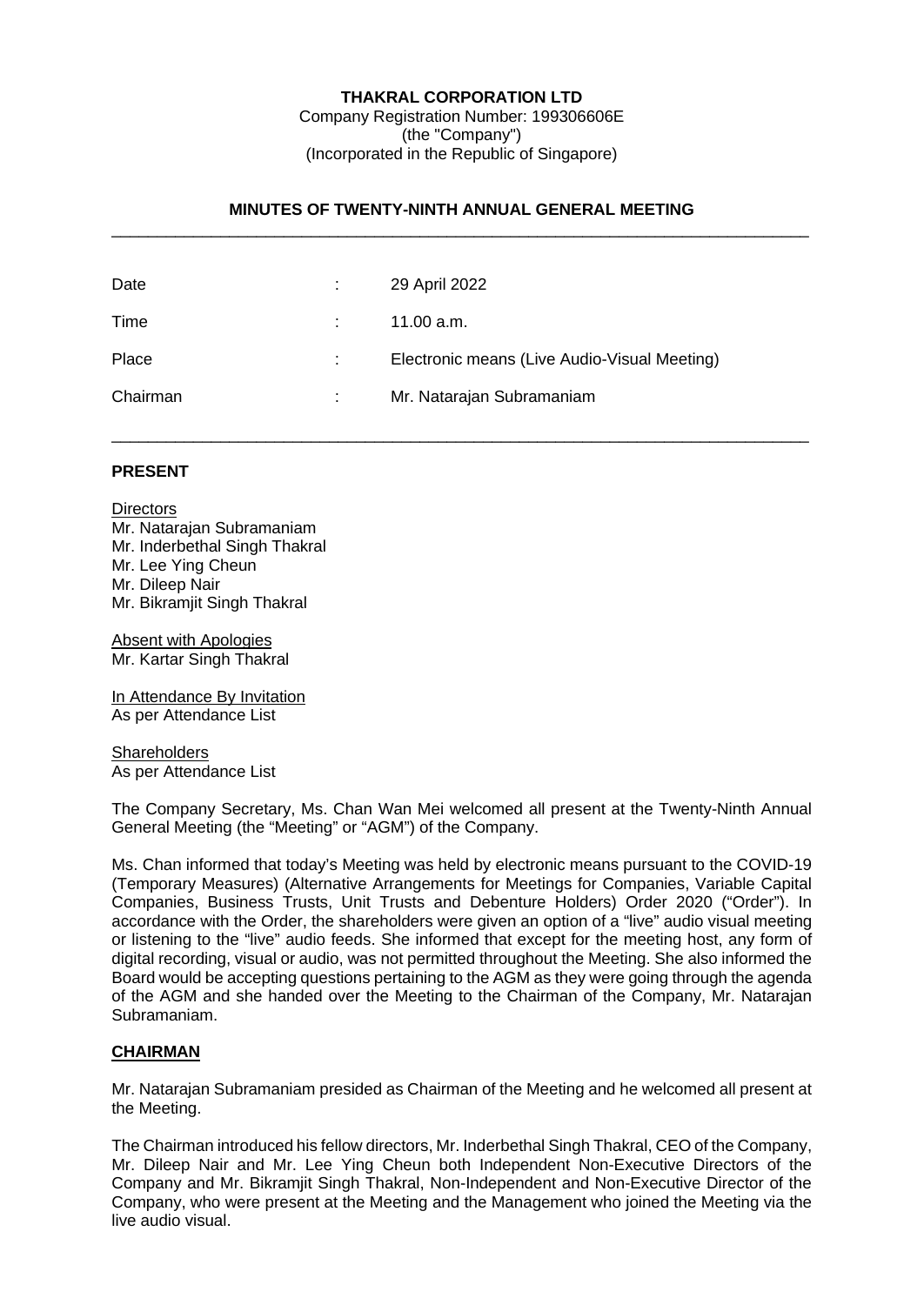It was noted that Mr. Kartar Singh Thakral, Executive Director was unable to join the Meeting.

## **QUORUM**

The Company Secretary confirmed that there was a quorum present and the Chairman called the Meeting to order.

## **NOTICE**

The Notice convening the Meeting was taken as read.

The Chairman informed all present that, all the Resolutions put to vote at this Meeting were to be conducted by way of a poll electronically.

The Chairman informed the shareholders that in accordance with the Order, the individual or Chairman may be appointed as proxy.

As the Chairman of the Meeting, he would vote in accordance with the instructions of the shareholders who had appointed him to vote for or against or abstain from voting on all of the resolutions to be voted on at the Meeting.

For the conduct of the poll, RHT Governance, Risk & Compliance (Singapore) Pte. Ltd. had been appointed as Scrutineer and Trusted Services Pte. Ltd. had been appointed as Polling Agent. The Scrutineer had checked the validity of the proxy forms received.

The Chairman informed that Securities Investors Association (Singapore) and a shareholder had submitted questions prior to the Meeting and the Company had on 22 April 2022 and 26 April 2022 announced the response to the substantive and relevant questions and the additional substantive and relevant questions on SGXNet and uploaded on the Company's website.

It was noted that a Business Update presentation had been prepared to provide shareholders with an update on the Group's business operations. The presentation had been released via SGXNet on 22 April 2022 and made available under the Investor Relations section of the Company's website.

# **ORDINARY BUSINESS**

# **DIRECTORS' STATEMENT AND FINANCIAL STATEMENTS – RESOLUTION 1**

The Meeting proceeded to receive and consider the Directors' Statement and Audited Financial Statements of the Company for the year ended 31 December 2021 together with the Auditors' Report thereon.

The motion was proposed and seconded. The Chairman put the following resolution to vote by way of electronic poll, it was resolved:

"That the Directors' Statement and Audited Financial Statements of the Company for the year ended 31 December 2021 together with the Auditors' Report thereon be and are hereby received and adopted."

The Chairman announced the result of the votes as follows:

| <b>Resolution 1:</b> | <b>FOR</b> | <b>AGAINST</b> | <b>TOTAL</b> |
|----------------------|------------|----------------|--------------|
| Vote                 | 82,654,386 |                | 82,654,386   |
| <b>Percentage</b>    | 100.00%    | $0.00\%$       | 100.00%      |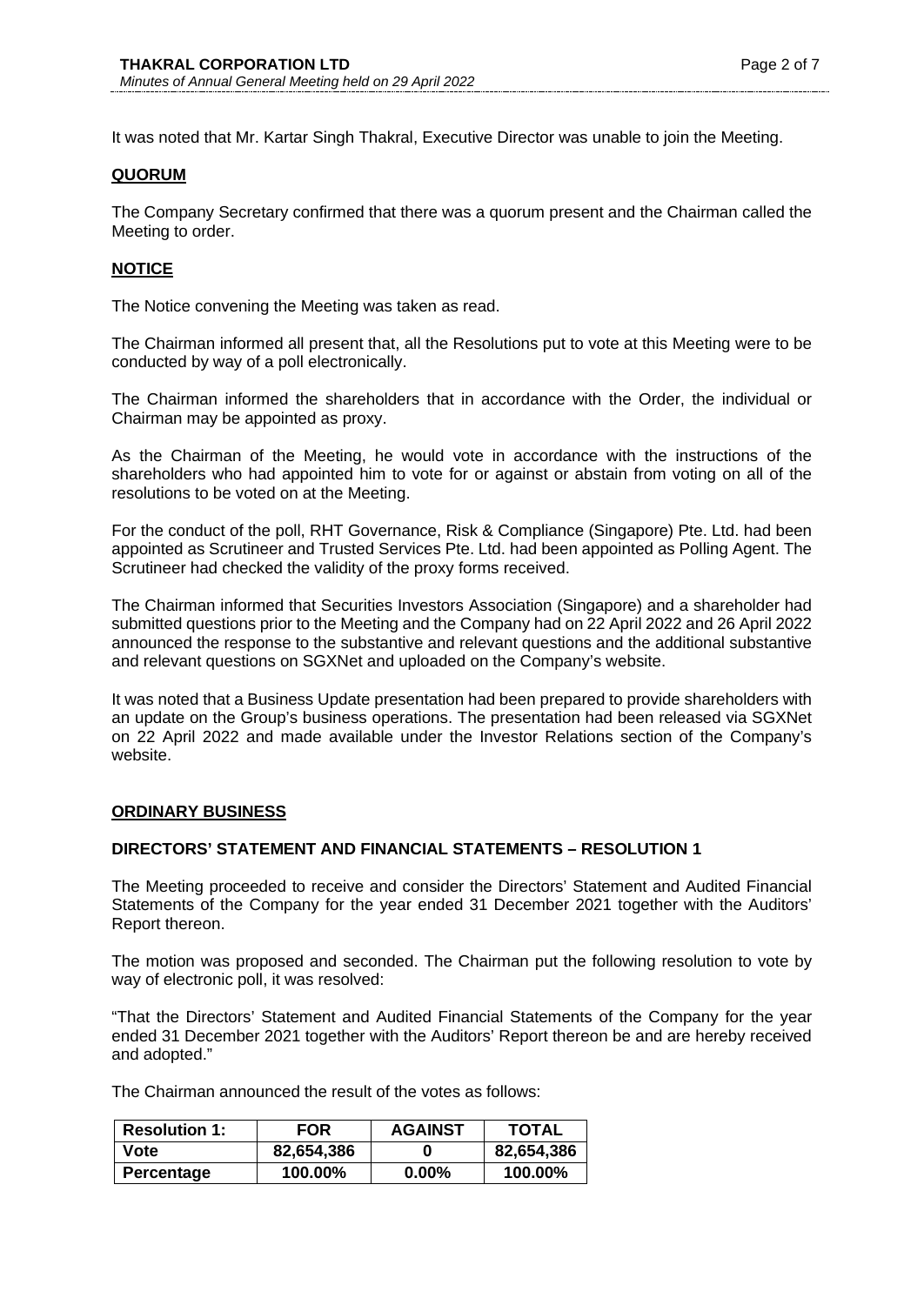# **RE-ELECTION OF MR. INDERBETHAL SINGH THAKRAL – RESOLUTION 2**

Resolution 2 dealt with the re-election of Mr. Inderbethal Singh Thakral ("Mr. Bethal") as a Director.

Mr. Bethal, who was retiring pursuant to Regulation 107(2) of the Company's Constitution, had signified his consent to continue in office.

The motion was proposed and seconded. The Chairman put the following resolution to vote by way of electronic poll:-

"That pursuant to Regulation 107(2) of the Constitution of the Company, Mr. Inderbethal Singh Thakral be re-elected as a Director of the Company."

The Chairman announced the result of the votes as follows:

| <b>Resolution 2:</b> | <b>FOR</b> | <b>AGAINST</b> | TOTAL      |
|----------------------|------------|----------------|------------|
| Vote                 | 82,654,386 |                | 82,654,386 |
| <b>Percentage</b>    | 100.00%    | $0.00\%$       | 100.00%    |

Based on the result, the Chairman declared Resolution 2 carried.

# **DIRECTORS' FEES FOR THE FINANCIAL YEAR ENDING 31 DECEMBER 2022 – RESOLUTION 3**

Resolution 3 was to seek shareholders' approval on payment of Directors' fees for the financial year ending 31 December 2022.

Subject to the shareholders' approval, the Directors recommend the payment of a sum of S\$718,500 as Directors' fees for the financial year ending 31 December 2022, payable quarterly in arrears.

The motion was proposed and seconded. The Chairman put the following resolution to vote by way of electronic poll:-

"That the Directors' fees of S\$718,500 for the financial year ending 31 December 2022, payable quarterly in arrears, be and is hereby approved."

The Chairman announced the result of the votes as follows:

| <b>Resolution 3:</b> | <b>FOR</b> | <b>AGAINST</b> | TOTAL      |
|----------------------|------------|----------------|------------|
| Vote                 | 82,654,386 |                | 82,654,386 |
| <b>Percentage</b>    | 100.00%    | $0.00\%$       | 100.00%    |

Based on the result, the Chairman declared Resolution 3 carried.

# **RE-APPOINTMENT OF AUDITORS – RESOLUTION 4**

Resolution 4 was to re-appoint Auditors and to authorise the Directors to fix their remuneration.

Messrs Deloitte & Touche LLP who were the Auditors of the Company, had expressed their willingness to continue in office.

The motion was proposed and seconded. The Chairman put the following resolution to vote by way of electronic poll:-

"That Messrs Deloitte & Touche LLP be appointed Auditors of the Company until the next Annual General Meeting at a remuneration to be fixed by the Board of Directors."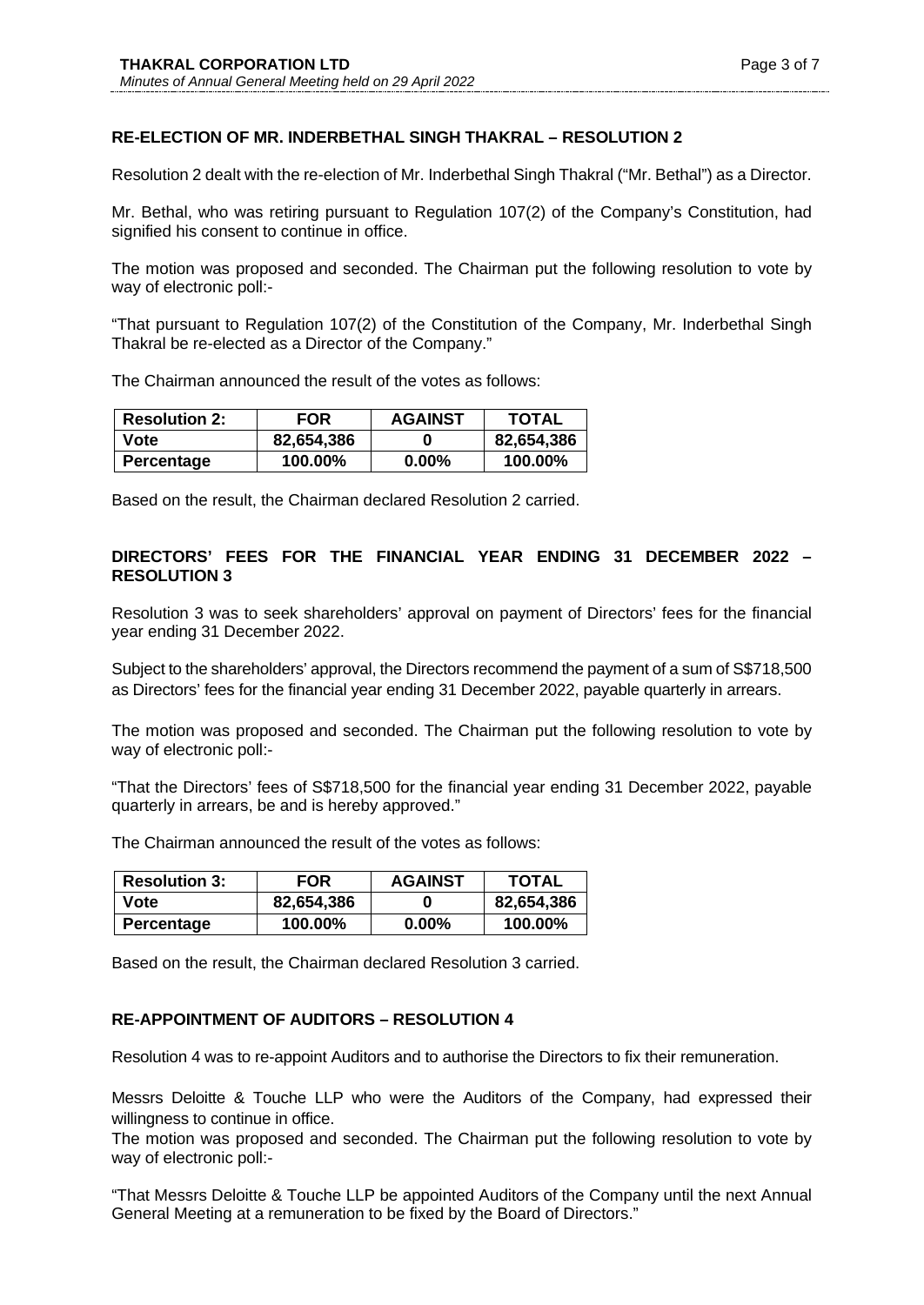The Chairman announced the result of the votes as follows:

| <b>Resolution 4:</b> | <b>FOR</b> | <b>AGAINST</b> | TOTAL      |
|----------------------|------------|----------------|------------|
| Vote                 | 82,654,386 |                | 82,654,386 |
| <b>Percentage</b>    | 100.00%    | $0.00\%$       | 100.00%    |

Based on the result, the Chairman declared Resolution 4 carried.

#### **SPECIAL BUSINESS**

### **AUTHORITY TO ALLOT AND ISSUE SHARES – RESOLUTION 5**

Resolution 5 was to authorise the Directors to allot and issue shares pursuant to Section 161 of the Companies Act 1967 and Rule 806 of the Listing Manual of the SGX-ST.

The motion was proposed and seconded. The Chairman put the following resolution to vote by way of electronic poll:-

"That pursuant to Section 161 of the Companies Act 1967 and Rule 806 of the Listing Manual of the Singapore Exchange Securities Trading Limited, the Directors be empowered to allot and issue shares (whether by way of rights, bonus or otherwise) and convertible securities in the capital of the Company at any time and upon such terms and conditions and for such purposes as the Directors may, in their absolute discretion, deem fit provided that the aggregate number of shares (including shares to be issued in accordance with the terms of convertible securities issued, made or granted pursuant to this Resolution) to be allotted and issued pursuant to this Resolution shall not exceed fifty per centum (50%) of the total number of issued shares in the capital of the Company at the time of the passing of this Resolution, of which the aggregate number of shares and convertible securities to be issued other than on a pro rata basis to all shareholders of the Company shall not exceed twenty per centum (20%) of the total number of issued shares in the capital of the Company and that such authority shall, unless revoked or varied by the Company in general meeting, continue in force (i) until the conclusion of the Company's next Annual General Meeting or the date by which the next Annual General Meeting of the Company is required by law to be held, whichever is earlier or (ii) in the case of shares to be issued in accordance with the terms of convertible securities issued, made or granted pursuant to this Resolution, until the issuance of such shares in accordance with the terms of such convertible securities."

The Chairman announced the result of the votes as follows:

| <b>Resolution 5:</b> | <b>FOR</b> | <b>AGAINST</b> | <b>TOTAL</b> |
|----------------------|------------|----------------|--------------|
| Vote                 | 82,654,386 |                | 82,654,386   |
| <b>Percentage</b>    | 100.00%    | $0.00\%$       | 100.00%      |

Based on the result, the Chairman declared Resolution 5 carried.

### **PROPOSED RENEWAL OF SHAREHOLDERS' MANDATE FOR INTERESTED PERSON TRANSACTIONS – RESOLUTION 6**

Resolution 6 pertained to the renewal of shareholders' mandate for interested person transactions.

The Chairman informed the Meeting that the The Thakral Family Companies, being Interested Persons and their respective associates as defined in the Listing Manual of the SGX-ST had abstained from voting in respect of this Resolution.

The motion was proposed and seconded. The Chairman put the following resolution to vote by way of electronic poll:-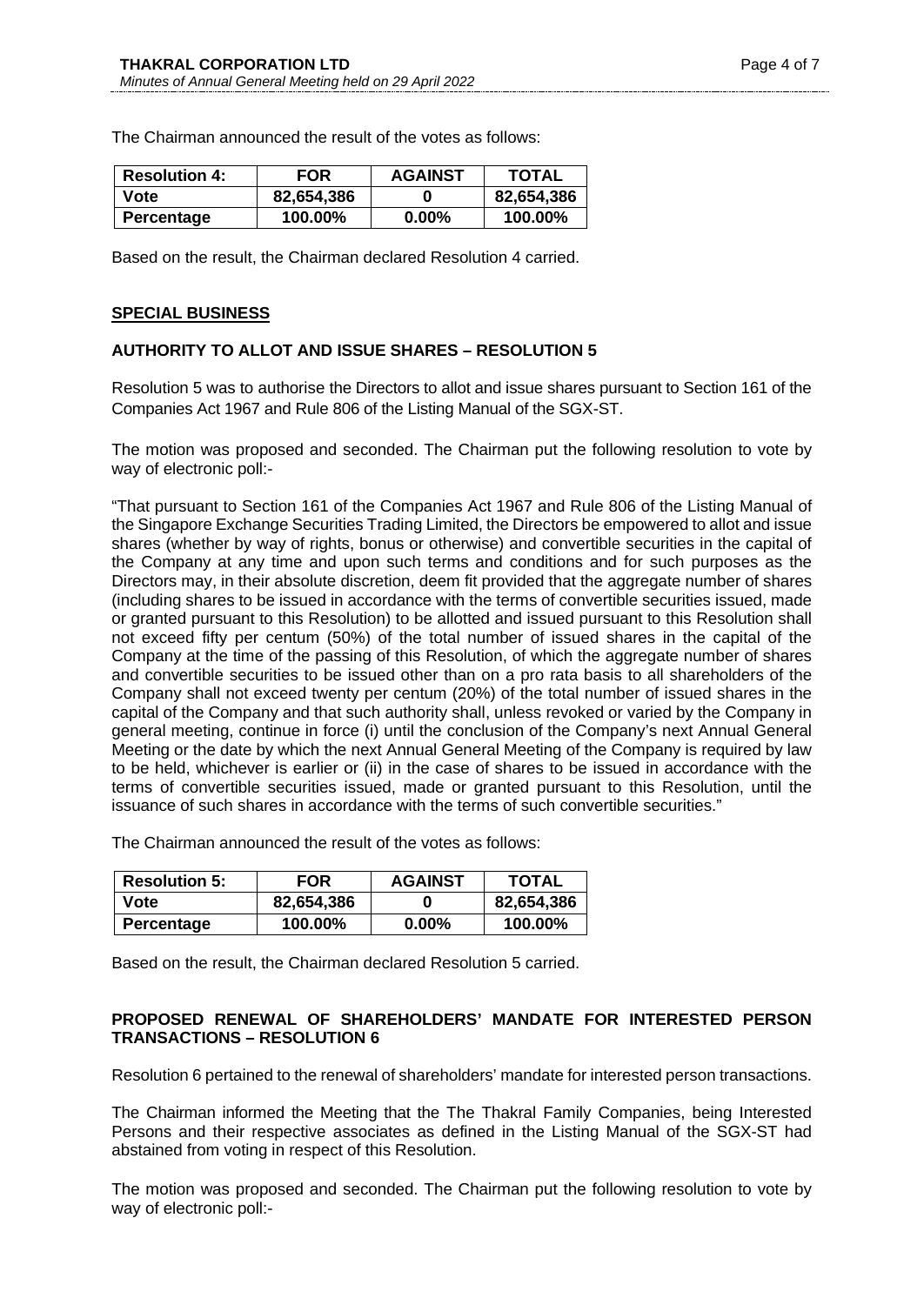"That for the purposes of Chapter 9 of the Listing Manual of the Singapore Exchange Securities Trading Limited:-

- (a) approval be and is hereby given for the Company, its subsidiaries and its associated companies or any of them to enter, in the ordinary course of business, into the transactions and arrangements for the sale and purchase of consumer electronics and electrical products as described in Section 2.3.1 of the Appendix to Annual Report 2021 dated 14 April 2022 (the "Appendix"), with any party who is of the class or classes of interested persons described in Section 2.4.1 of the Appendix, provided that all such transactions and arrangements are made on normal commercial terms in accordance with the review procedures for interested person transactions as set out in Section 3 of the Appendix, and that the Directors of the Company be and are hereby authorised to take such steps and exercise such discretion as the Directors of the Company may in their absolute discretion deem fit, advisable or necessary in connection with all such transactions and arrangements (the "Shareholders' Mandate");
- (b) the Shareholders' Mandate shall, unless revoked or varied by the Company in general meeting, continue in force until the conclusion of the next Annual General Meeting; and
- (c) authority be given to the Directors to complete and do all such acts and things (including executing all such documents as may be required) as they may consider necessary, desirable or expedient to give effect to the Shareholders' Mandate as they may think fit."

The Chairman announced the result of the votes as follows:

| <b>Resolution 6:</b> | FOR        | <b>AGAINST</b> | <b>TOTAL</b> |
|----------------------|------------|----------------|--------------|
| Vote                 | 16,461,826 |                | 16,461,826   |
| <b>Percentage</b>    | 100.00%    | $0.00\%$       | 100.00%      |

Based on the result, the Chairman declared Resolution 6 carried.

# **PROPOSED RENEWAL OF SHARE BUYBACK MANDATE – RESOLUTION 7**

Resolution 7 pertained to the proposed renewal of the Share Buyback Mandate. The Share Buyback Mandate would empower the Directors of the Company from the date of this AGM until the date of the next AGM, to exercise all powers of the Company to purchase or otherwise acquire, whether by way of market purchases or off market purchases on the terms of the Share Buyback Mandate, as set out in the Appendix to Shareholders.

The motion was proposed and seconded. The Chairman put the following resolution to vote by way of electronic poll:-

"That:

(a) for the purposes of Sections 76C and 76E of the Companies Act 1967 (the "Companies Act"), the exercise by the Directors of all the powers of the Company to purchase or otherwise acquire issued ordinary shares of the Company ("Shares") not exceeding in aggregate the Maximum Percentage, at such price or prices as may be determined by the Directors in their discretion from time to time up to the Maximum Price, whether by way of:

(i) on-market purchases transacted through the trading system of the SGX-ST or on another stock exchange (the "Other Stock Exchange") on which the Company's equity securities are listed

(the "Market Acquisitions"); and/or

(ii) off-market acquisitions in accordance with an equal access scheme as defined in Section 76C of the Companies Act (the "Off-Market Acquisitions"),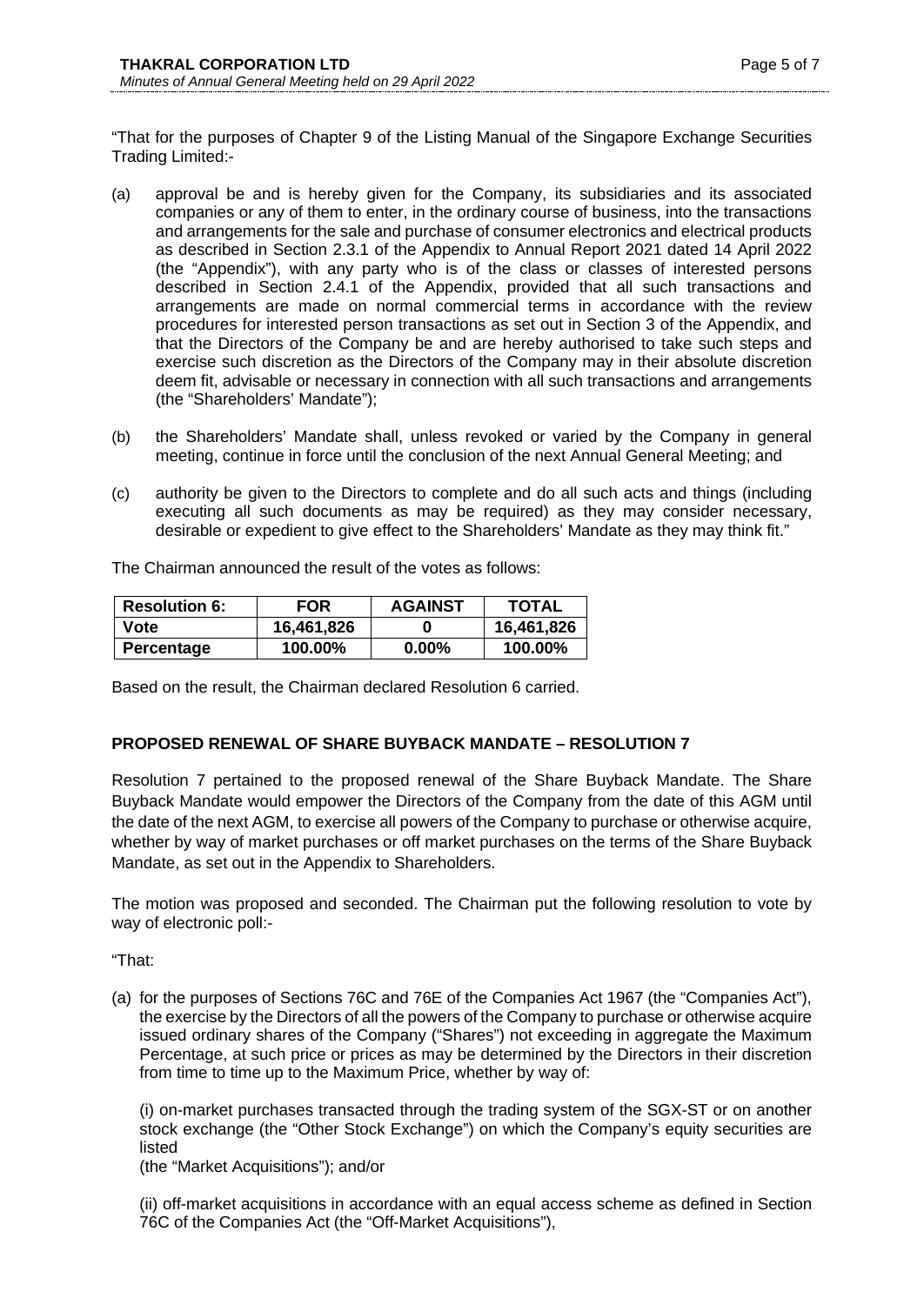and otherwise in accordance with all other laws and regulations and rules of the SGX-ST or, as the case may be, the Other Exchange, as may for the time being applicable, be and is hereby authorised and approved generally and unconditionally (the "Share Buy Back Mandate");

- (b) unless varied or revoked by the Company in general meeting, the authority conferred on the Directors of the Company pursuant to the Share Buy Back Mandate may be exercised by the Directors at any time and from time to time during the period commencing from the date of the passing of this Resolution and expiring on the earliest of:
	- (i) the date on which the next Annual General Meeting of the Company is held;
	- (ii) the date by which the next Annual General Meeting of the Company is required by law or the Constitution of the Company to be held; and
	- (iii) the date on which purchases and acquisitions of Shares by the Company pursuant to the Share Buy Back Mandate are carried out to the full extent mandated;
- (c) in this Resolution:

"Average Closing Price" means the average of the closing market prices of the Shares over the last five market days, on which transactions in the Shares were recorded, immediately preceding the day of the Market Acquisitions or, as the case may be, the day of the making of the offer pursuant to the Off-Market Acquisitions, and deemed to be adjusted for any corporate action that occurs during such five-market day period and the day on which the purchases are made;

"day of the making of the offer" means the day on which the Company announces its intention to make an offer for the purchase of Shares from shareholders, stating the purchase price (which shall not be more than the Maximum Price calculated on the foregoing basis) for each Share and the relevant terms of the equal access scheme for effecting the Off-Market Acquisitions;

"Maximum Percentage" means that number of issued Shares representing 10% of the total number of issued Shares (excluding treasury shares and subsidiary holdings) as at the date of the passing of this Resolution unless: (i) the Company has, at any time during the relevant period, reduced its share capital by a special resolution under Section 78C of the Companies Act; or (ii) the court has, at any time during the relevant period, made an order under Section 78I of the Companies Act confirming the reduction of share capital of the Company, in which event, the total number of issued Shares excluding treasury shares and subsidiary holdings shall be taken to be the total number of issued Shares excluding treasury shares and subsidiary holdings as altered; and

"Maximum Price" in the case of a Market Acquisition, means 105% of the Average Closing Price and in the case of an Off-Market Acquisition pursuant to an equal access scheme, means 120% of the Average Closing Price; and

- (d) the Directors of the Company and/or any of them be and are hereby authorised to complete and do all such acts and things (including executing such documents as may be required) as they and/or he may consider expedient or necessary to give effect to the transactions contemplated and/or authorised by this Resolution; and
- (e) to the extent that any action in connection with the matters referred to in the above paragraphs of this Resolution or the transactions contemplated and/or authorised by this Resolution has been performed or otherwise undertaken (whether partially or otherwise), they be and are hereby approved, ratified and confirmed."